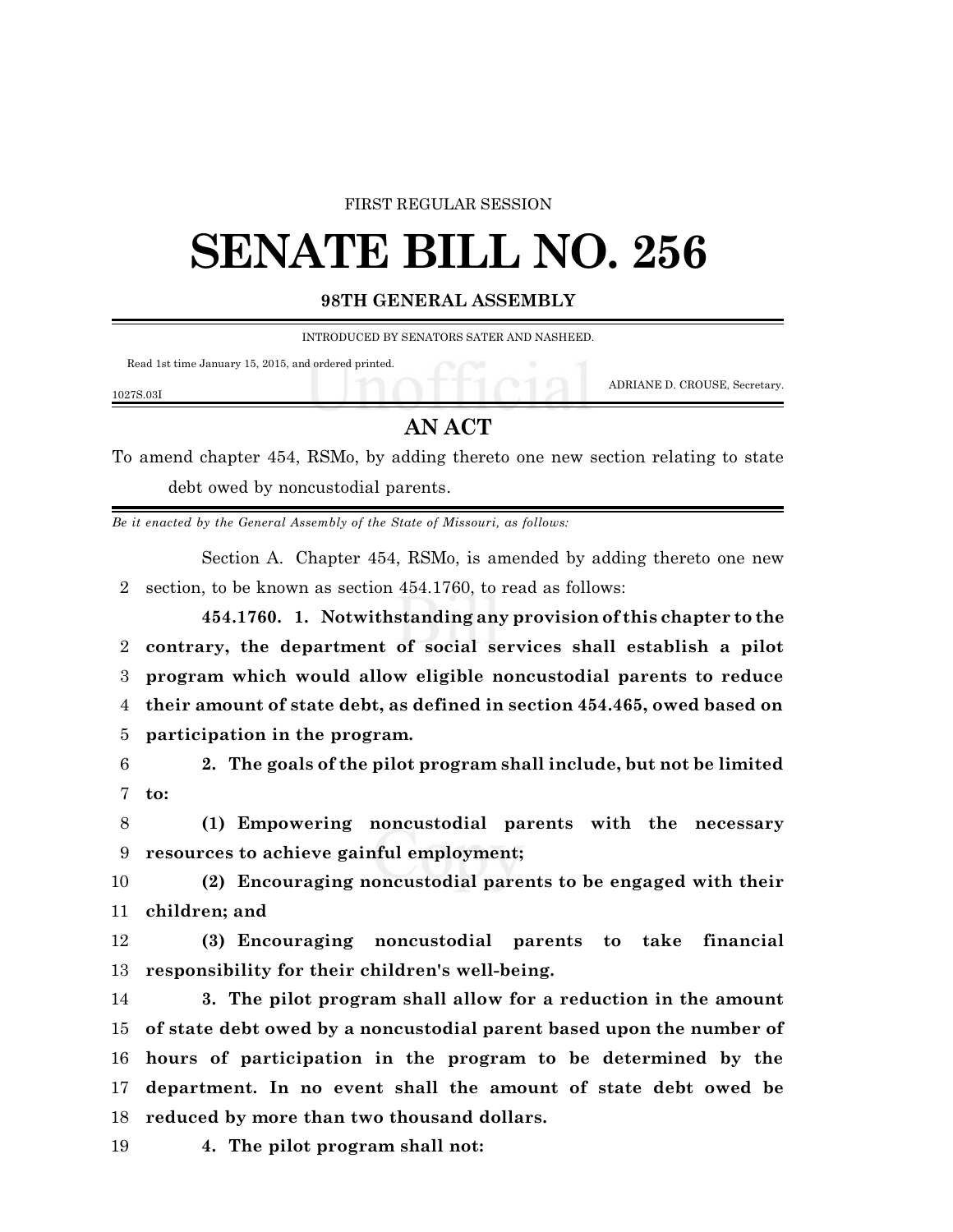**(1) Change the noncustodial parent's monthly child support obligations;**

**(2) Compromise any arrears owed to the custodial parent; or**

**(3) Compromise any spousal support arrears.**

 **5. Eligible noncustodial parents who participate in the pilot program and who continually demonstrate good faith efforts to achieve the goals established by the program pursuant to subsection 2 of this section, shall not be subject to prosecution for criminal nonsupport during their participation in the program. Upon completing the program, the noncustodial parent shall not be subject to prosecution for criminal nonsupport for a term of one year beginning on the date of program completion.**

 **6. If at anytime the department determines that a noncustodial parent is not demonstrating good faith efforts to achieve the goals established by the program, then the noncustodial parent shall be removed from the program, shall not receive a reduction in the amount of state debt owed, and shall not be allowed to reenter the program.**

 **7. One year following the promulgation of rules and regulations implementing the provisions of this section, the department shall submit a report to the general assembly, and such report shall contain the number of noncustodial parents who completed the program and obtained gainful employment, the number of noncustodial parents who completed the program and continually met their child support obligations, the number of noncustodial parents who were removed from the program, the number of custodial parents who voluntarily left the program prior to completion, and any recommendations of the department for eliminating, reducing, modifying, or continuing the program.**

 **8. Within one hundred eighty days of August 28, 2015, the department shall promulgate rules and regulations to implement the provisions of this section. Any rule or portion of a rule, as that term is defined in section 536.010, that is created under the authority delegated in this section shall become effective only if it complies with and is subject to all of the provisions of chapter 536 and, if applicable, section 536.028. This section and chapter 536 are nonseverable, and if any of the powers vested with the general assembly under chapter 536 to review, to delay the effective date, or to disapprove and annul a rule**